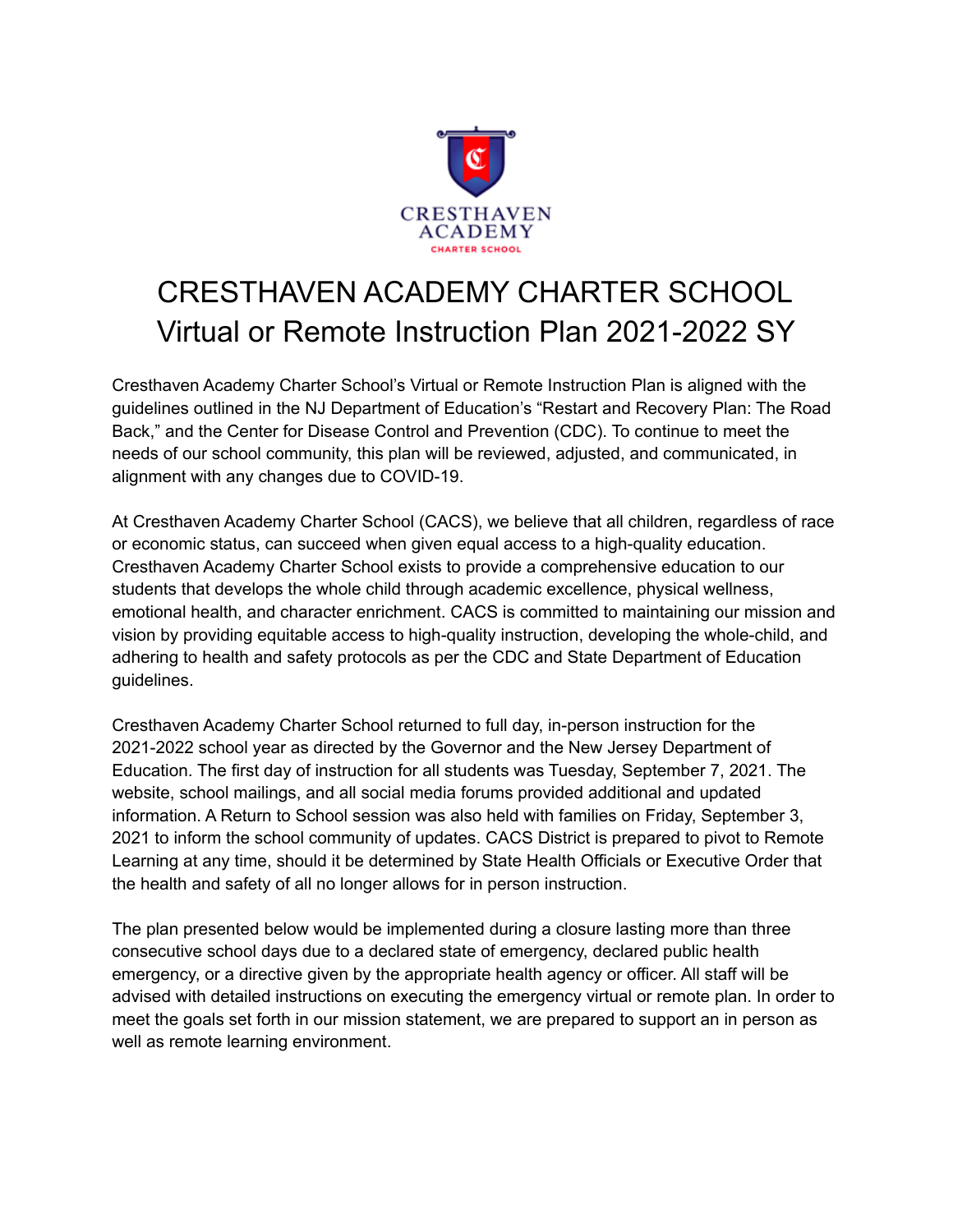## **1. The plan outlines how virtual or remote instruction will be provided to students who may not have access to sufficient broadband, or to any technology required for virtual or remote instruction.**

Access to technology devices and internet services are critical to the successful implementation of virtual or remote instruction during an emergency closure. All of the school issued devices are cleaned, repaired, and updated annually. At the beginning of the 2021-2022 school year, we implemented a 1:1 technology model. Every student in grades K-5 was provided a school issued chromebook and charger. Students are required to come to school with and take the computer home daily to ensure that students are prepared for learning from home, in the event that we have to quickly pivot to remote instruction. Every family of a scholar in grades K-5 gave permission for their child to use GSuite for Education. 100% of families of students with disabilities gave permission to use Google Meet as well for 1:1 support from teachers and staff. A technology agreement was distributed to all families.

In the event that a student is in need of a device or internet access, we request that the family contact Cristofer Orellana, Director of Technology at 908-756-1234 or [corellana@cresthavenacademy.org.](mailto:corellana@cresthavenacademy.org)

## **2. The plan addresses the impact of virtual or remote instruction on the school lunch and school breakfast programs.**

The Operations team works closely to coordinate our food services. When students attend school in-person, they have the opportunity to eat breakfast (school meal or breakfast from home) and lunch (school meal or lunch from home). In the event that specific classes are engaged in remote learning due to quarantine, all students will be afforded the opportunity to pick up meals daily from CACS. In the event that our entire school pivots to remote learning, all students will be afforded the opportunity to pick up meals weekly from CACS.

Families should contact Erica Forrester, Director of Operations at 908-756-1234 or [eforrester@cresthavenacademy.org](mailto:eforrester@cresthavenacademy.org)

## **3. The plan contains the required length of a virtual or remote instruction day.**

A minimum of 4 hours of instruction (not including lunch and recess) will be provided during remote instruction, following a full-day schedule with instruction occurring between 7:50 a.m. - 3:25 p.m. Daily attendance will be recorded in our Student Information System (Genesis). It is expected that students attend all live sessions to gain credit for a day of instruction.

During remote instruction, teachers will provide daily synchronous instruction in Math, Literacy, Science, Social Studies, SEL, Co-Curriculars and Phonics via Google Classroom utilizing the apps under GSuite for Education. Students will turn in assignments remotely on Google Classroom. When applicable, parents/students will sent back voice recordings, pictures, and/or videos of student work through Google Classroom or through Remind, a communication platform allowing CACS to communicate with families in multiple languages. Google Meet, under GSuite for Education, will be used as the platform for instructional